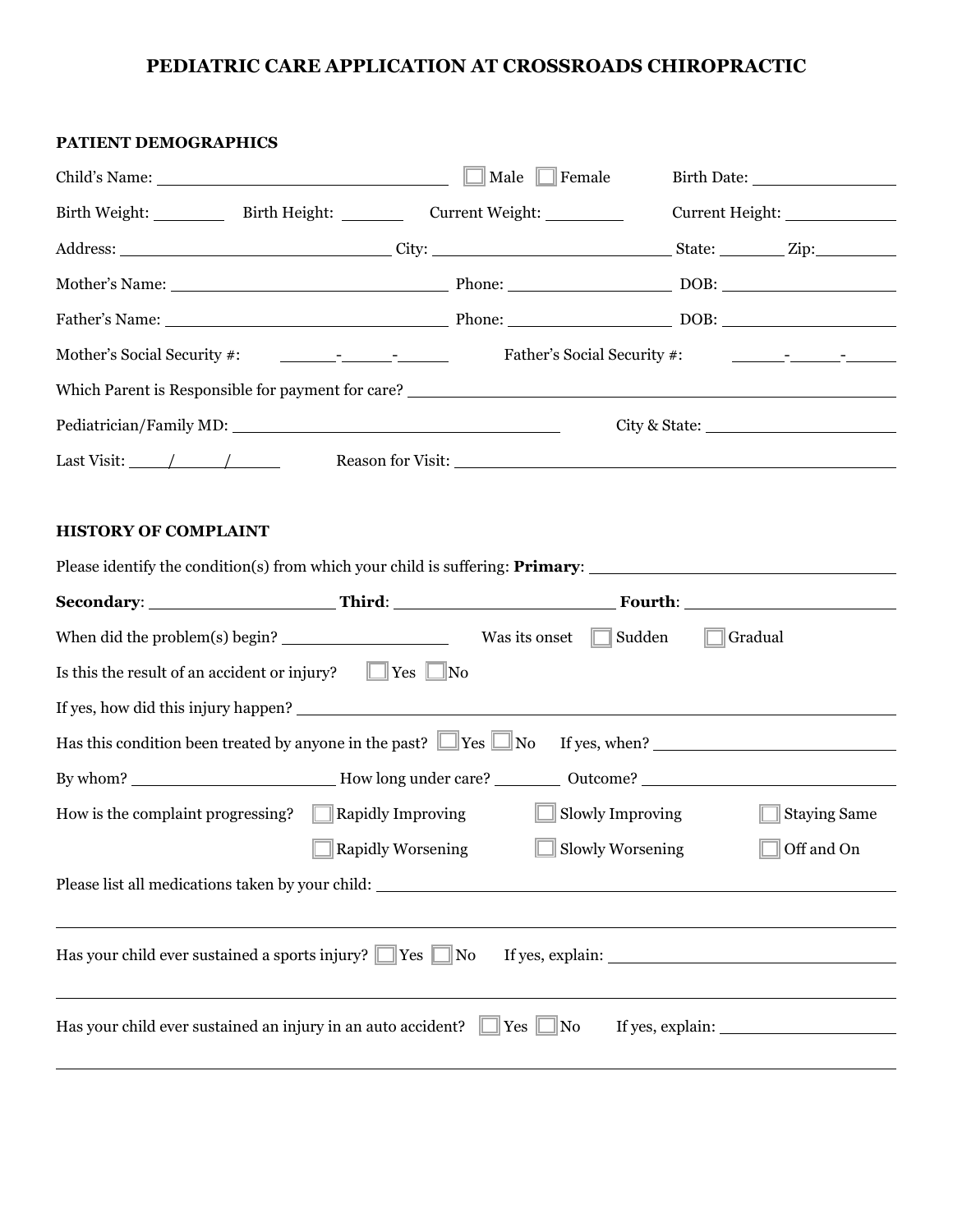#### **Please Read and Follow Instructions Carefully:**

**Instructions:** Please circle the number that best describes the question being asked. If your child has more than one complaint, please answer each question for each complaint, indicating the score for all complaints.

#### **Example:**



No Pain 0---------1---------2---------3---------4---------5---------6---------7---------8---------9---------10 Worst Possible Pain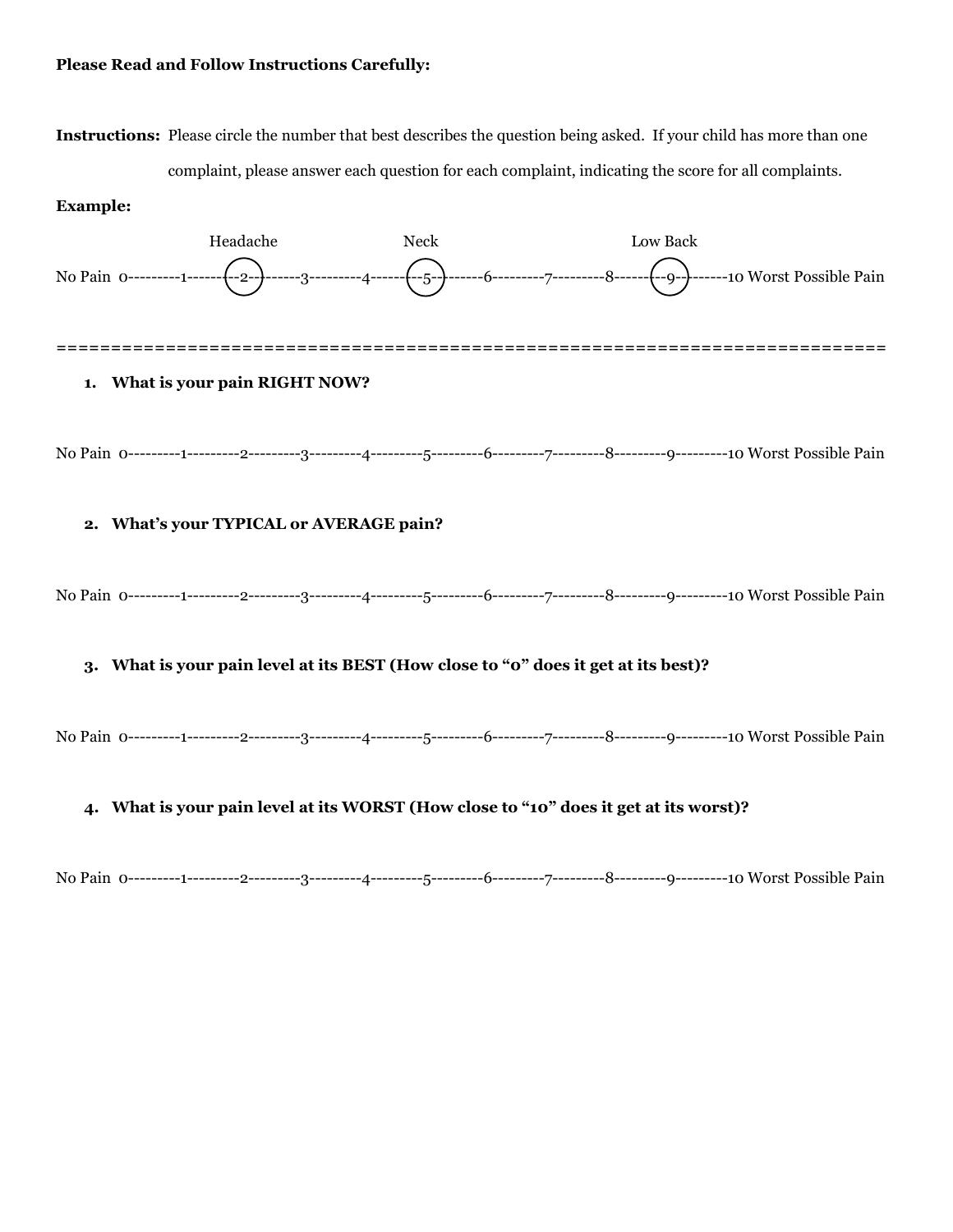#### **PEDIATRIC HISTORY**

Please mark all things your child has experienced:



#### **FAMILY HISTORY**

| Does anyone in your family suffer from the same condition(s) you are currently experiencing? $\Box$ Yes $\Box$ No |
|-------------------------------------------------------------------------------------------------------------------|
| If yes, who? Grandfather Grandmother Father Mother Brother Sister Son Daughter                                    |
| Any other hereditary conditions the doctor should be aware of?                                                    |

I, the undersigned, attest that the answers given are true and accurate to the best of my knowledge. I hereby authorize payment to be made directly to Crossroads Chiropractic and Wellness Center for all benefits which may be payable under a healthcare plan or from any other collateral sources. I authorize use of this application or copies thereof for the purpose of processing claims and effecting payments. I further acknowledge that this assignment of benefits does not in any way relieve me of payment liability and that I will remain financially responsible to Crossroads Chiropractic and Wellness Center for any and all services my child receives at this office.

| Doctor's Signature: 2000 and 2000 and 2000 and 2000 and 2000 and 2000 and 2000 and 2000 and 2000 and 2000 and 2000 and 2000 and 2000 and 2000 and 2000 and 2000 and 2000 and 2000 and 2000 and 2000 and 2000 and 2000 and 2000 |  |
|--------------------------------------------------------------------------------------------------------------------------------------------------------------------------------------------------------------------------------|--|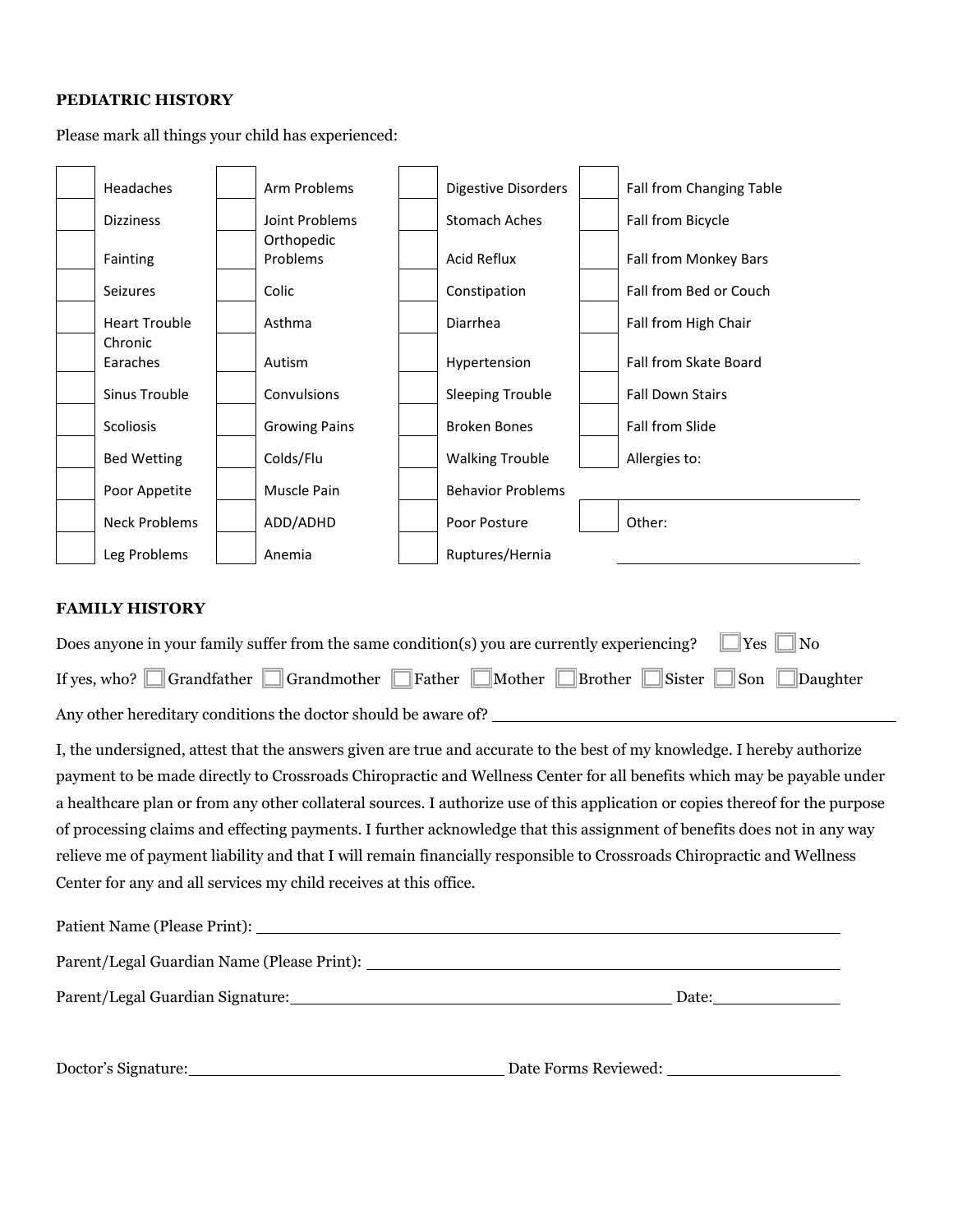## **Informed Consent**

Pediatric Patient Name (Please Print): \\concentrial \\concentrial \\concentrial \\concentrial \\concentrial \\concentrial \\concentrial \\concentrial \\concentrial \\concentrial \\concentrial \\concentrial \\concentrial \

**Regarding**: Chiropractic Adjustments, Modalities, and Therapeutic Procedures

Chiropractic care, like all forms of healthcare, holds certain risks. While the risks are most often very minimal, in rare cases complications such as sprain/strain injuries, irritation of disc condition and, although exceedingly rare, minor fractures and risk of stroke, which occurs at a rate of between 1 in 1 million to 1 in 2 million, have been associated with chiropractic adjustments.

I understand that the above list of items is not inclusive of all possible risks associated with chiropractic care and, after careful consideration, I do hereby consent to treatments by any means, method, and/or techniques the doctor deems necessary to treat my child's condition at any time throughout the entire clinical course of my child's care, and I voluntarily assume all risks. I acknowledge that, like in all forms of healthcare, results are not guaranteed.

Parent/Legal Guardian Signature Today's Date

**Regarding**: X-Rays/Imaging Studies

During your child's examination, the doctor may feel that x-rays will be needed in order to provide your child treatment. Diagnostic x-rays provide the doctor with valuable information that cannot be evaluated otherwise.

I understand that modern digital x-ray equipment exposes patients to a very low dose of radiation. After careful consideration, I hereby consent to have the x-ray examination the doctor has deemed necessary for my child's case.

#### **FEMALE PATIENTS OF CHILD-BEARING AGE ONLY** regarding the possibility of pregnancy

The first day of my child's last menstrual cycle was (Date)

This is to certify that, to the best of my knowledge, my child is **NOT** pregnant. The doctor and staff of Crossroads Chiropractic and Wellness Center have permission to perform diagnostic x-rays. I am aware that taking x-rays, particularly those involving the pelvis, can be hazardous to an unborn child.

Today's Date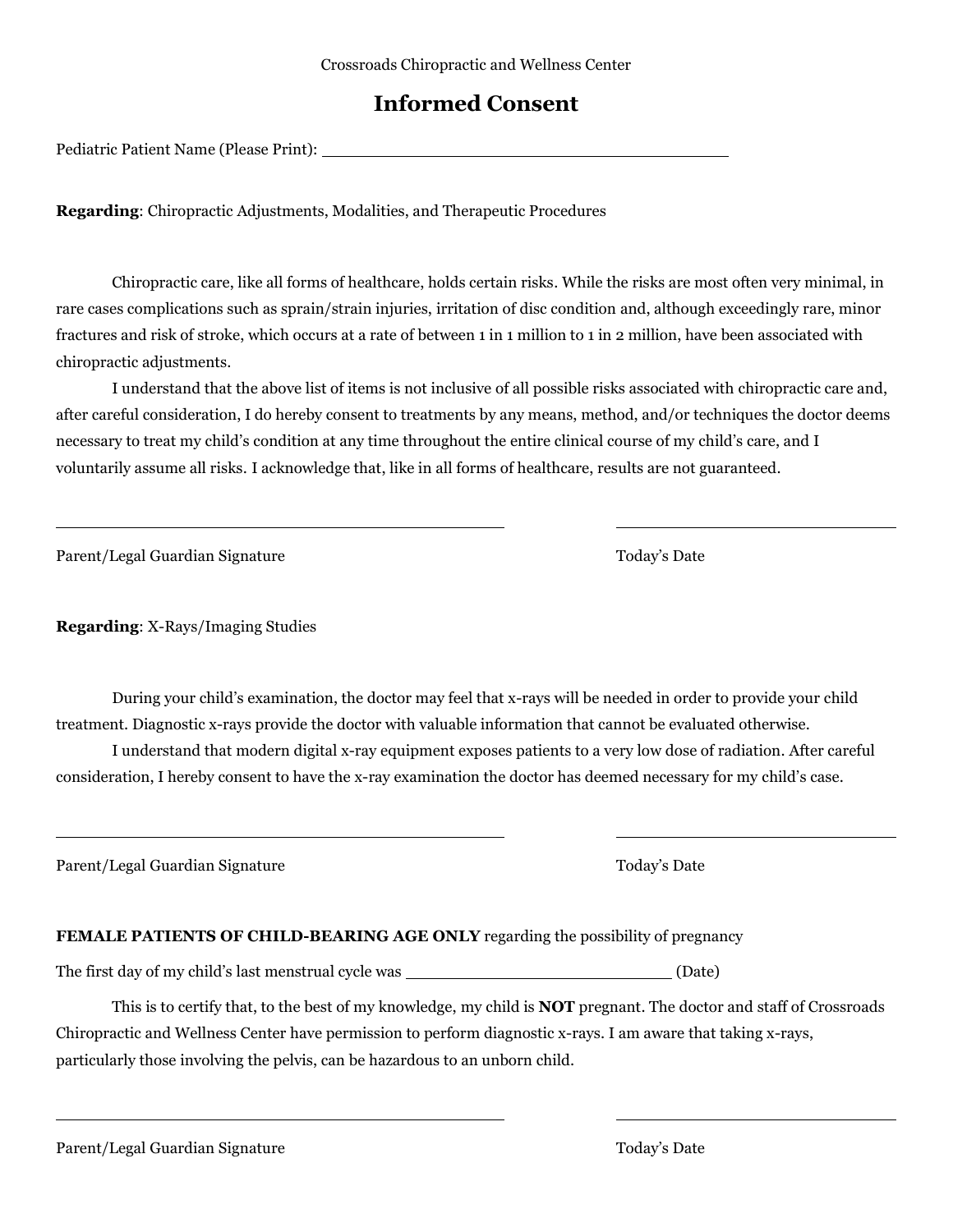Crossroads Chiropractic and Wellness Center

#### **NOTICE OF PRIVACY PRACTICE AND POLICIES**

This office is required to notify you in writing that, by law, we must maintain the privacy and confidentiality of your Personal Health Information. In addition, we must provide you with written notice concerning your rights to gain access to your child's health information and the potential circumstances under which, by law or as dictated by our office policy, we are permitted to disclose information about you or your child to a third party without your authorization. Once you have read this notice and signed the following page, you are welcome to tear out this page and keep it for your records. Should you choose not to take this page, please review it thoroughly before leaving the office. The signature page following must be turned into the reception desk along with the rest of your paperwork

#### **Permitted Disclosures:**

- 1. Treatment purposed discussion with other healthcare providers involved in your child's care
- 2. Inadvertent Disclosures open treating areas mean open discussion. If you need to speak privately to the doctor, please let our staff know so that we can place you in a private consultation room.
- 3. For payment purposes to obtain payment from your insurance company or any other collateral source
- 4. For workers compensation purposes to process a claim or aid in investigation
- 5. Emergency in the event of a medical emergency, we may notify a family member
- 6. For public health and safety in order to prevent or lessen a serious or imminent threat to the health or safety of a person or persons or the general public.
- 7. To government agencies or law enforcement to identify or locate a suspect, fugitive, material witness, or missing person.
- 8. For military, national security, prisoner and government benefits purposes
- 9. Deceased persons discussions with coroners and medical examiners in the event of a patient's death
- 10. Telephone calls or emails and appointment reminders we may call your home and leave messages regarding missed appointments or apprise you of changes in practice hours or upcoming events.
- 11. Change of ownership in the event this practice is sold, the new owners would have access to your PHI

#### **Your rights:**

- 1. To receive an accounting of disclosures
- 2. To request mailings to an address different than residence
- 3. To request restrictions on certain uses and disclosures and to whom we release information, although we are not required to comply. If we agree, the restriction will be in place until we receive written notice of your intent to remove the restriction.
- 4. To request amendments to information. However, like restrictions, we are not required to agree to them.
- 5. To obtain one (1) copy of your child's records. Timely notice (72 hours) is required. Copying and postage fees may apply.

#### **Refunds and Cancellation Policy:**

Requests for refunds must be submitted in writing and will be reviewed upon receipt. If a refund is payable, it will be processed and a credit will be applied to your credit card or paid by check within 30 days of request.

In situations where insurance has been applied: A quote of benefits is not a guarantee of payment. Your child's claim will process according to your child's plan. If your child's claim processes differently from the benefits we were quoted, the insurance company will side with the plan and will not honor the benefit quote we received. Once processed and applied, any refund will be issued in accordance with our refund policy.

Cancellation of a care plan negates extended discounts, and our standard office fee schedule will be applied to all services rendered. Your child is expected to do therapies (traction, rehab, wobble chair, vibration plate, etc.) when and as instructed. Should your child choose to skip any or all therapies during a visit to the office, you must inform the front desk receptionist before leaving the office.

#### **Returns and Exchanges:**

Home Care Kits will not be eligible for refund, exchange, or credit.

#### **Complaints:**

If you wish to make a formal complaint about how we handle your child's health information, please call the office at 912- 353-7611 to make an appointment to speak to the appropriate person.

Page 1 of 2 (Signatures on Page 2 of 2)